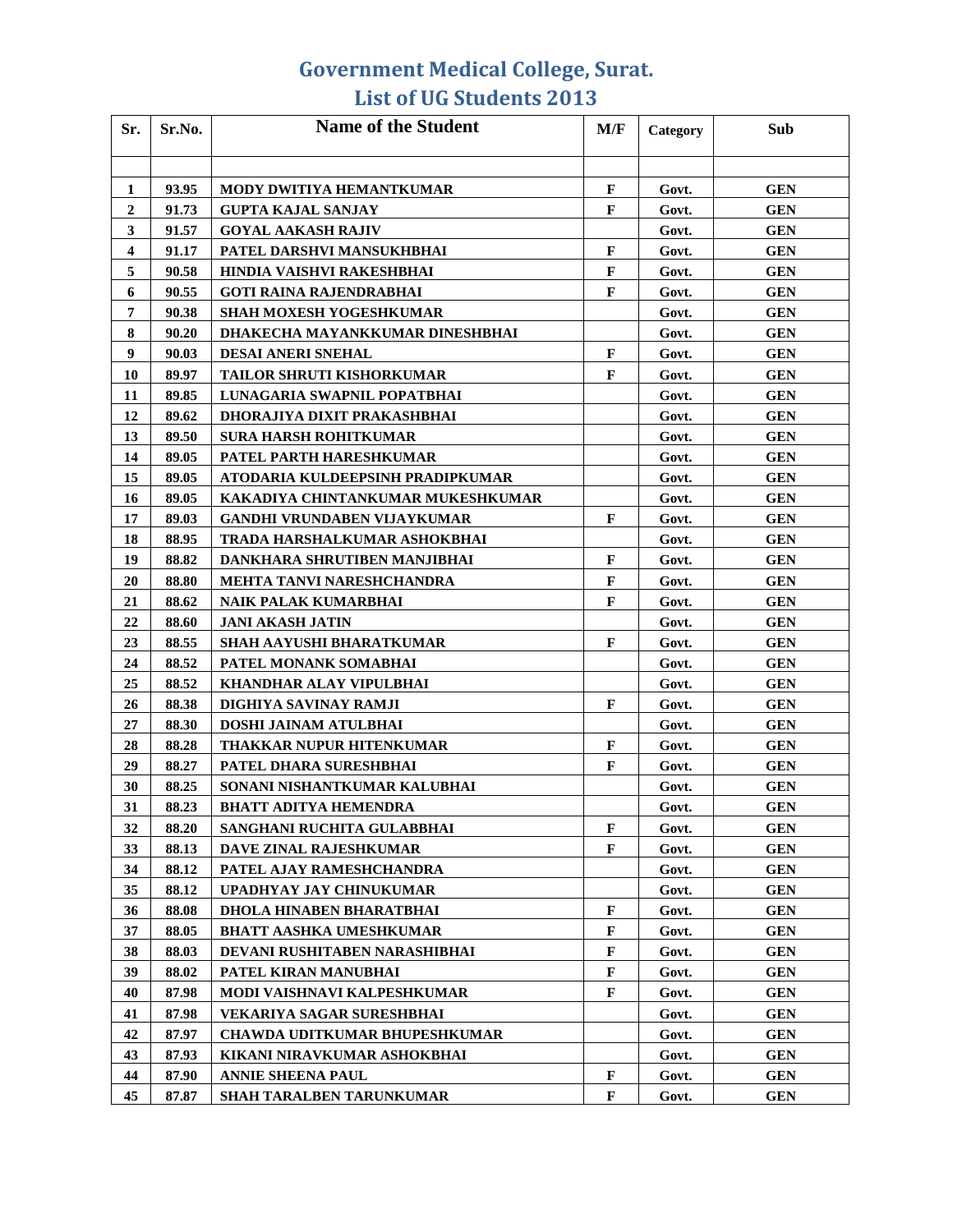| 46 | 87.82 | <b>JAIN REENA AJAY</b>                 | F            | Govt. | <b>GEN</b>    |
|----|-------|----------------------------------------|--------------|-------|---------------|
| 47 | 87.80 | JULASANA DARSHIL ASHOKBHAI             |              | Govt. | <b>GEN</b>    |
| 48 | 87.80 | PANDYA MEHULKUMAR DINESHBHAI           |              | Govt. | <b>GEN</b>    |
| 49 | 87.77 | <b>KEVADIYA ROOJU SHIRISH</b>          | F            | Govt. | <b>GEN</b>    |
| 50 | 87.77 | PATEL UTKARSH CHETANKUMAR              |              | Govt. | <b>GEN</b>    |
| 51 | 87.73 | LALWANI ANJALI DEEPAK                  | F            | Govt. | <b>GEN</b>    |
| 52 | 87.82 | <b>DAVE SHRAVAN RAMESH</b>             |              | Govt. | <b>GEN</b>    |
| 53 | 87.68 | PAREKH ABHISHEKKUMAR RAJESHKUMAR       |              | Govt. | <b>GEN</b>    |
| 54 | 87.67 | THUMMAR JAYESH CHANDULAL               |              | Govt. | <b>GEN</b>    |
| 55 | 87.62 | <b>SHAH PRIYANKA BHARATBHAI</b>        | F            | Govt. | <b>GEN</b>    |
| 56 | 87.62 | RADADIYA DIVYA VALJIBHAI               | F            | Govt. | <b>GEN</b>    |
| 57 | 87.53 | PATEL KETA BHIKHABHAI                  | $\mathbf{F}$ | Govt. | <b>GEN</b>    |
| 58 | 87.52 | PATORIYA RADHIKABEN PARASHOTTAMBHAI    | F            | Govt. | <b>GEN</b>    |
| 59 | 87.50 | <b>RAWAL KAVIN PRAJESH</b>             |              | Govt. | <b>GEN</b>    |
| 60 | 87.38 | <b>DOHADWALA ZAINAB SAIFEE</b>         | F            | Govt  | <b>GEN</b>    |
| 61 | 87.23 | YAGNIK KARAN JAYESHKUMAR               |              | Govt  | <b>GEN</b>    |
| 62 | 87.23 | JAYANI PARMITABEN LALJIBHAI            | $\mathbf F$  | Govt  | <b>GEN</b>    |
| 63 | 87.20 | DHANANI KHUSHALI PRATAPBHAI            | F            | Govt  | <b>GEN</b>    |
| 64 | 87.00 | PATEL KUNDANKUMAR PRAVINBHAI           |              | Govt. | <b>GEN</b>    |
| 65 | 80.32 | GANGAWALA VAISHNAVI PRAKASHKUMAR       | F            | Govt. | <b>GEN-PH</b> |
| 66 | 79.58 | PARMAR SUMITKUMAR VITTHALBHAI          |              | Govt. | <b>SC</b>     |
| 67 | 79.30 | KATARIA HEEMALI GIRISH                 | $\mathbf F$  | Govt. | <b>SC</b>     |
| 68 | 78.78 | <b>CHAUHAN JAHANVIKA MANUBHAI</b>      | $\mathbf F$  | Govt. | <b>SC</b>     |
| 69 | 78.27 | <b>RANA TWINKLEKUMAREE ARVINDKUMAR</b> | F            | Govt. | <b>SC</b>     |
| 70 | 77.50 | PARMAR SHRUTI SATISHKUMAR              | F            | Govt. | <b>SC</b>     |
| 71 | 76.20 | <b>CHAUHAN NISHABEN SUNILBHAI</b>      | $\mathbf F$  | Govt. | <b>SC</b>     |
| 72 | 75.03 | PARIKH KHUSHBU HITENDRA                | F            | Govt. | <b>SC</b>     |
| 73 | 74.80 | <b>JOSHI KHILEN PRAVINKUMAR</b>        |              | Govt. | SC            |
| 74 | 50.00 | PARIKH HARSHAL RAJESHKUMAR             |              | Govt. | <b>SC/PH</b>  |
| 75 | 86.75 | KANSARA KAJALBEN GAFULBHAI             | F            | Govt. | <b>OBC</b>    |
| 76 | 86.35 | <b>MAKVANA HARDIP BACHUBHAI</b>        |              | Govt. | <b>OBC</b>    |
| 77 | 86.07 | KATARIYA BHAVIN DILIPBHAI              |              | Govt. | <b>OBC</b>    |
| 78 | 85.95 | KALSARIYA ROHIT HIMMATBHAI             |              | Govt. | <b>OBC</b>    |
| 79 | 85.70 | ZINZALA MAHESH CHITHARBHAI             |              | Govt. | <b>OBC</b>    |
| 80 | 85.65 | <b>BADAMI KHUSHBU ARVINDLAL</b>        | F            | Govt. | <b>OBC</b>    |
| 81 | 85.32 | PATEL KEJAL ARVINDBHAI                 | F            | Govt. | <b>OBC</b>    |
| 82 | 85.07 | MODI KRUNAL ANILKUMAR                  |              | Govt. | <b>OBC</b>    |
| 83 | 84.85 | SHYARA ASHISH JERAMBHAI                |              | Govt. | <b>OBC</b>    |
| 84 | 83.55 | TAILOR KHYATI SNEHALKUMAR              | F            | Govt. | <b>OBC</b>    |
| 85 | 83.47 | PATEL PRACHI HEMANTKUMAR               | F            | Govt. | <b>OBC</b>    |
| 86 | 83.43 | MER KIRANBHAI VIKRAMBHAI               |              | Govt. | <b>OBC</b>    |
| 87 | 83.33 | <b>CHAUHAN NISHA KISHORBHAI</b>        | F            | Govt. | <b>OBC</b>    |
| 88 | 83.27 | PATEL KHUSHBUBEN SURESHBHAI            | F            | Govt. | <b>OBC</b>    |
| 89 | 83.27 | PANDAV VIVEK ASHOKBHAI                 |              | Govt. | <b>OBC</b>    |
| 90 | 83.13 | PANCHAL NIRALIBEN VISHNUBHAI           | F            | Govt. | <b>OBC</b>    |
| 91 | 83.05 | ZALA MILAN AMARSINH                    |              | Govt. | <b>OBC</b>    |
| 92 | 83.02 | NAYAK JANKI JITENDRAKUMAR              | F            | Govt. | <b>OBC</b>    |
| 93 | 82.92 | SANKALIYA POOJA MAHADEVBHAI            | F            | Govt. | <b>OBC</b>    |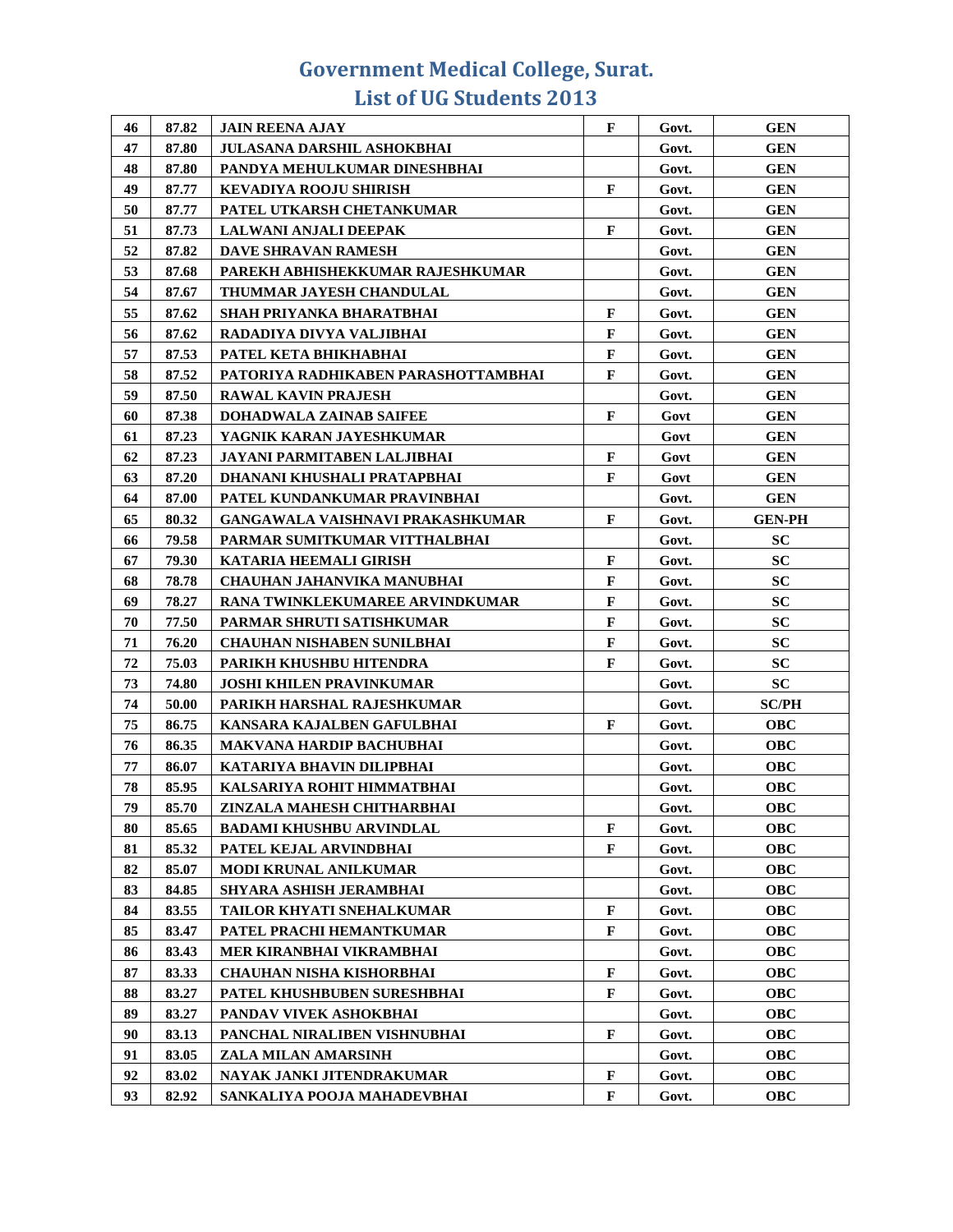| 94         | 82.73 | PRAJAPATI GUNJANKUMAR ARVINDBHAI        |              | Govt. | <b>OBC</b>         |
|------------|-------|-----------------------------------------|--------------|-------|--------------------|
| 95         | 82.67 | PRAJAPATI JHANAVI RAKESHKUMAR           | $\mathbf F$  | Govt. | <b>OBC</b>         |
| 96         | 82.62 | <b>MODI ANERI BHARATBHAI</b>            | F            | Govt. | <b>OBC</b>         |
| 97         | 82.52 | PANCHAL SWAPNIL MANOJKUMAR              |              | Govt. | <b>OBC</b>         |
| 98         | 82.42 | <b>GADHAVI ARUNDAN MANHARDAN</b>        |              | Govt. | <b>OBC</b>         |
| 99         | 82.32 | <b>CHAUDHARY BHARATKUMAR RAMESHBHAI</b> |              | Govt. | <b>OBC</b>         |
| 100        | 82.18 | <b>CHAWDA VIDITKUMAR BHUPESHKUMAR</b>   |              | Govt. | <b>OBC</b>         |
| 101        | 82.07 | PRAJAPATI DIVYABEN SURESHKUMAR          | $\mathbf F$  | Govt. | <b>OBC</b>         |
| 102        | 82.03 | PATEL AKANKSHA MAHESHBHAI               | $\mathbf{F}$ | Govt. | <b>OBC</b>         |
| 103        | 81.72 | <b>SUTHAR NIKI JITENDRA</b>             | F            | Govt. | <b>OBC</b>         |
| 104        | 81.58 | PRAJAPATI HARSHAKUMARI ANILBHAI         | F            | Govt. | <b>OBC</b>         |
| 105        | 81.58 | PRAJAPATI HIRAL DIPAKKUMAR              | $\mathbf{F}$ | Govt. | <b>OBC</b>         |
| 106        | 81.48 | KAVAD HETAL BHUPATBHAI                  | $\mathbf{F}$ | Govt. | <b>OBC</b>         |
| 107        | 81.38 | KOTHWALA MIRISHA HITENKUMAR             | $\mathbf{F}$ | Govt. | <b>OBC</b>         |
| 108        | 81.35 | PANCHAL AMI MAHENDRAKUMAR               | F            | Govt. | <b>OBC</b>         |
| 109        | 75.15 | PATEL DEVANSHI CHETAN                   | F            | Govt. | <b>ST</b>          |
| <b>110</b> | 71.33 | <b>CHAUDHARI DHRUVKUMAR GIRISHBHAI</b>  |              | Govt. | <b>ST</b>          |
| 111        | 70.42 | <b>CHAUDHARI BRIJAL MANOJBHAI</b>       | F            | Govt. | <b>ST</b>          |
| 112        | 70.37 | PATEL MAULIKA SURESHBHAI                | F            | Govt. | <b>ST</b>          |
| 113        | 69.30 | <b>BARIYA TEJASKUMAR JITENDRAKUMAR</b>  |              | Govt. | ST                 |
| 114        | 68.90 | VASAVA DIPTESHKUMAR HARSHADBHAI         |              | Govt. | <b>ST</b>          |
| 115        | 68.48 | PANDA PREMILA PRABHATSINH               | F            | Govt. | ST                 |
| 116        | 68.17 | PARMAR NIHAR JITENDRABHAI               |              | Govt. | <b>ST</b>          |
| 117        | 68.05 | PATEL KUNAL ANILBHAI                    |              | Govt. | ST                 |
| 118        | 67.47 | PATEL NIKUNJKUMAR DINESHBHAI            |              | Govt. | ST                 |
| 119        | 67.30 | CHAUDHARI HARSHKUMAR CHAMPAKBHAI        |              | Govt. | ST                 |
| 120        | 67.07 | <b>BHAGORA RIDDHI JAMUBHAI</b>          | F            | Govt. | ST                 |
| 121        | 66.78 | PATEL TANVI MANGUBHAI                   | F            | Govt. | <b>ST</b>          |
| 122        | 65.40 | PATEL DIPIKABEN CHHOTUBHAI              | F            | Govt. | <b>ST</b>          |
| 123        | 65.10 | PATEL HIRAL BHARATBHAI                  | F            | Govt. | <b>ST</b>          |
| 124        | 65.07 | PATEL MOHINI JAYANTIBHAI                | $\mathbf F$  | Govt. | <b>ST</b>          |
| 125        | 64.62 | DHODIYA VIBHOOTIBEN DINESHBHAI          | F            | Govt. | ST                 |
| 126        | 64.43 | DINDOR NISARG RAMANBHAI                 |              | Govt. | <b>ST</b>          |
| 127        | 64.38 | VASAVA SNEHALBHAI SAMSINGBHAI           |              | Govt. | ST                 |
| 128        | 84.88 | PARIKH VRAJANA JATIN                    | F            | Govt. | <b>CB-GEN</b>      |
| 129        | 84.81 | <b>JAIN POOJA SUBHKARAN</b>             | F            | Govt. | <b>CB-GEN</b>      |
| 130        | 84.80 | SANGAR PRIYANKA JAGDISH SANGAR          | $\mathbf F$  | Govt. | <b>CB-GEN</b>      |
| 131        | 84.60 | <b>KESHA SHAH</b>                       | $\mathbf F$  | Govt. | <b>CB-GEN</b>      |
| 132        | 71.74 | PUMBHADIA BINALI VITTHALBHAI            | F            | Govt. | <b>CB-SEBC</b>     |
| 133        | 71.31 | PARTH PANCHAL                           |              | Govt. | <b>CB-SEBC</b>     |
| 134        | 46.49 | BARANDA JAYPRAKASH LAXMANBHAI           |              | Govt. | <b>CB-ST</b>       |
| 135        | 78.15 | ANADKAT JIGAR PARESHBHAI                |              | Govt. | <b>ISCE-GEN</b>    |
| 136        | --    | <b>PANDY ASHISH</b>                     |              | Govt. | <b>AIEE-UR-959</b> |
| 137        | ۰.    | <b>CHAUHAN KESHAVI MAHENDRASINH</b>     | F            | Govt. | <b>AIEE-UR-165</b> |
| 138        | ۰.    | YESH MANISH MEHTA                       |              | Govt. | <b>AIEE-UR-380</b> |
| 139        | --    | <b>ARIWALA DIPEN MUKESH</b>             |              | Govt. | AIEE-OBC-946       |